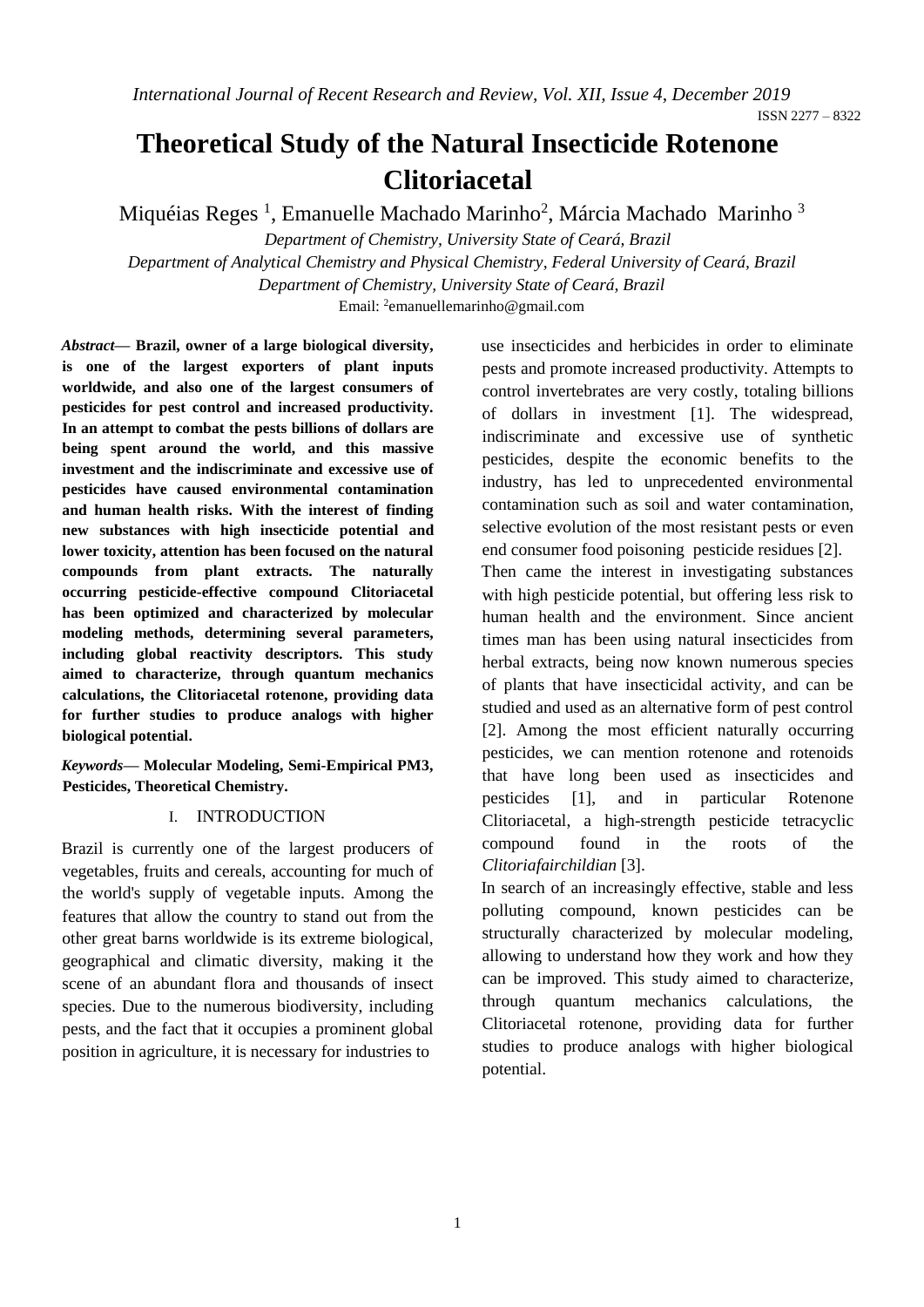#### II. METHODOLOGY

This work was developed according to the following methodology: (1) the initial molecular structure of the Clitoriacetal compound was obtained through the PubChem® virtual repository [https://pubchem.ncbi.nlm.nih.gov/] [4] and verified in in line with the literature; (2) nomenclatures and some physicochemical properties were extracted from the ChemSpider [http://www.chemspider.com] [5] and PubChem® [4] repositories; (3) the basic theoretical and topological elemental analysis of the compound was performed using the MarvinSketch and MarvinView software [6-7], used under academic license; (4) the structure was geometrically optimized using the ArgusLab® software [8], based on the methodology proposed by Stewart and Collaborators (1989) [9-10], using the semi-empirical method PM3 (Parametric Method 3); (5) HOMO and LUMO boundary orbitals, GAP, reactivity descriptors, dipole moment and Mulliken charges were characterized; (6) through the data were plotted the surfaces of HOMO and LUMO and the dipole moment vector.

# III. RESULTS AND DISCUSSION

The resources used in the geometric optimization processes of a molecule or in its specific property calculations and molecular docking in the areas of theoretical chemistry and biochemistry can be reduced or minimized by using virtual simulation tools. The initial geometric structure of the compound can be downloaded for free from virtual databases containing thousands of cataloged structures, or it can be built step by step in some molecular modeling software [11]. Through the PubChem® [4] and ChemSpider [5] repositories the initial molecular structure (Figure 1) was obtained, congruent with the literature [12], and several properties and identifiers; such data as CAS identification number (64461-44-5), the official IUPAC nomenclature (6,11,12atrihydroxy-2,3,9-trimethoxy-6,6a-dihydrochromene [3,4-b] chromen -12-one) and some physicochemical properties (Table I) are important in the study of

structural characterization.

TABLE I Physicochemical properties of Clitoriacetal structure at PubChem®.

| 1 uu siiviilo.                  |                      |  |  |  |
|---------------------------------|----------------------|--|--|--|
| <b>PropertyName</b>             | <b>PropertyValue</b> |  |  |  |
| Molecular Weight                | $390.344$ g/mol      |  |  |  |
| <b>Hydrogen Bond DonorCount</b> | 3                    |  |  |  |
| Hydrogen Bond AcceptorCount     | 9                    |  |  |  |
| Rotatable Bond Count            | 3                    |  |  |  |
| Complexity                      | 600                  |  |  |  |
| Topological Polar Surface Area  | 124 A <sup>1</sup> 2 |  |  |  |
| Monoisotopic Mass               | 390.095 g/mol        |  |  |  |
| <b>Exact Mass</b>               | 390.095 g/mol        |  |  |  |
| XLogP3-AA                       |                      |  |  |  |

Other properties, calculated using ChemAxon's MarvinSketch [6] software, enable a basic topological analysis, measuring the total count of atoms present, bonds, rotability in certain bonds and also presents structural characteristics of the carbonic rings present in the structure. The software also allows to perform a basic analysis of the partition coefficients of the compound, calculating the LogP value (-3.13) and that the LogD value (-2.25) remained constant at pH 1.50, 5.00, 6.50 and 7.40 (where the largest amount of microspecies of the compound are present), only showing changes from pH 9.50 (LogD -2.26) decreasing as the medium becomes more alkaline. During water solubility calculations the intrinsic solubility (-1.24 LogS) of the same value as solubility at pH 7.4 (-1.24 LogS) could be calculated and the compound was categorized as highly water soluble (solubility greater than 0.06  $mg / ml$ ).

The initial molecular structure of the Clitoriacetal (Fig.1), obtained through the PubChem® repository, presents only the arrangement of atoms and their respective bonds in a planar arrangement, being a representation that allows optimal visualization, but of potential energy and different electronic characteristics. In its optimized, nativeway.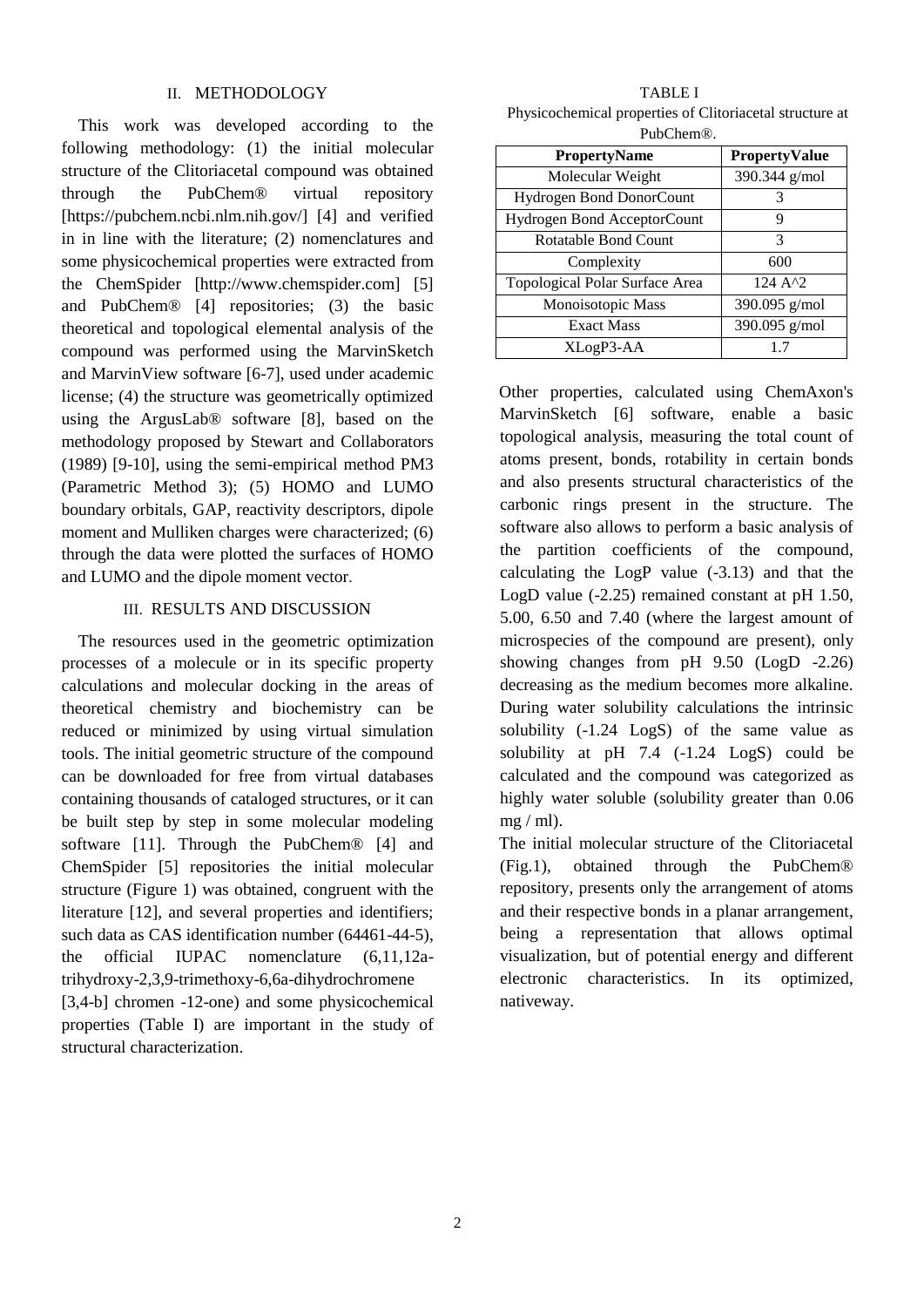

Fig. 1. The Clitoriacetal bidimensional structure

The initial elemental analysis was performed, which allows to determine which chemical elements and how much of each element make up the structure. The Clitoriacetal compound has a molar mass of 404.456, an exact mass of 404.204632610, a molecular formula (C19H18O9) and a percentage composition of 56.42% Carbon, 7.98% Hydrogen and 35.60% Oxygen. in a total of 60 atoms.

When the initial structure is obtained from an online database or built in chemical design software, it is in two-dimensional conformation, not representing the most stable and lowest potential energy conformational structure, therefore, for accurate calculations and analysis. On the structure, it must first be geometrically improved using the energy minimization process [13]. The new structure obtained (Fig. 2) includes each atom in its lowest potential energy site, making the structure theoretically as stable as possible [14]. The potential integral energy of the molecule no longer varied after reaching a stationary point on the value energy surface (-119226.5006 kcal / mol or -5170.1517 eV)



Fig. 2. The Clitoriacetal optimized structure

Atomic charges, useful for the correlational study between biological activity and molecule structure [15], can be calculated by various methods, from arbitrary charge assignment methods, using the Mulliken Population Analysis [16], which disregards electronegativity. by dividing the charge density evenly between two atoms. Using the PM3 method, the calculations show that (Table II) there was a slight variation between the atomic charges of atoms of the same element: the most charged carbon was C7 with (0.3790), while the lowest carbon was C5 with (-0.4290), varying (0.8080) charge between carbon atoms; oxygen in the same way, with the highest load being O19 with (-0.1730) and the lowest load being O27 with (-0.3744), presenting a load variation of (0.5474).

#### TABLE II

### Mulliken charges

| 1              | $\mathsf{C}$ | $-0.3572$ | 15 | $\mathcal{C}$ | $-0.1396$ |
|----------------|--------------|-----------|----|---------------|-----------|
| $\overline{2}$ | $\mathsf{C}$ | 0.2175    | 16 | $\mathcal{C}$ | $-0.0134$ |
| 3              | C            | $-0.4121$ | 17 | C             | $-0.1348$ |
| 4              | $\mathsf{C}$ | 0.2816    | 18 | $\mathcal{C}$ | $-0.3303$ |
| 5              | $\mathsf{C}$ | $-0.4290$ | 19 | O             | $-0.1730$ |
| 6              | C            | 0.2399    | 20 | C             | $-0.1571$ |
| 7              | $\mathsf{C}$ | 0.3790    | 21 | O             | $-0.1876$ |
| 8              | $\mathsf{C}$ | 0.1135    | 22 | $\mathcal{C}$ | $-0.1448$ |
| 9              | $\mathsf{C}$ | $-0.0850$ | 23 | O             | $-0.1905$ |
| 10             | O            | $-0.1880$ | 24 | C             | $-0.1542$ |
| 11             | $\mathsf{C}$ | $-0.2562$ | 25 | O             | $-0.3102$ |
| 12             | $\mathsf{C}$ | 0.1869    | 26 | O             | $-0.3087$ |
| 13             | O            | $-0.2162$ | 27 | $\Omega$      | $-0.3744$ |
| 14             | C            | 0.1389    | 28 | O             | $-0.2660$ |

The dipolar moment determines, in various molecular structures, the polar or nonpolar character of the compound, since it represents the sum vector of all polarization forces exerted by the individual atoms [13]. In the Clitoriacetal structure, the sum vector (Figure 3) was rendered using the Avogadro software based on the calculations in PM3, and presented in XYZ coordinates with values of  $(-1.3095 \text{ Å})$ ,  $(0.5166$ Å) and  $(2.9575 \text{ Å})$  respectively., with a magnitude of (3,2754 Debye).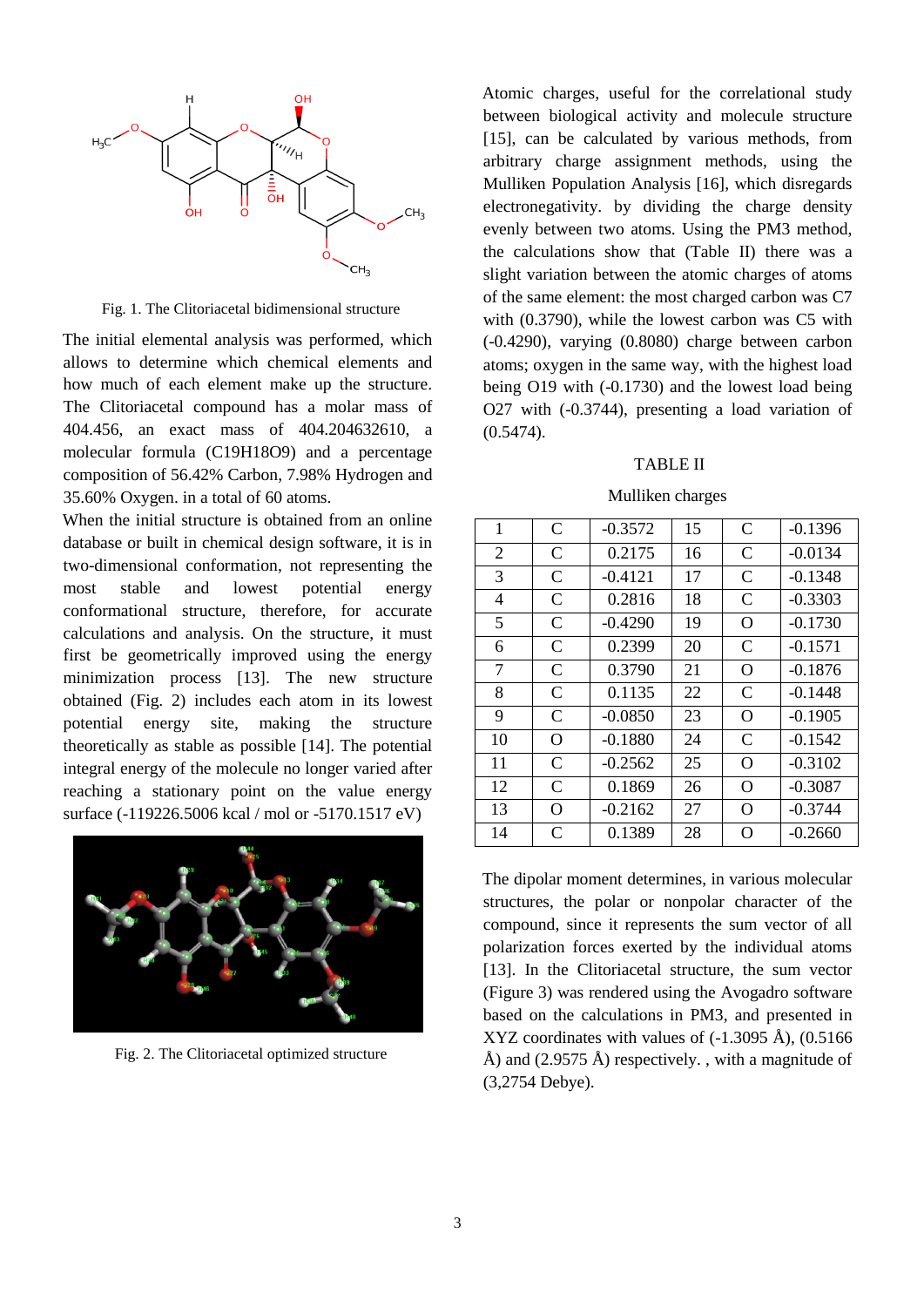

Fig. 3.*Visualization of Dipole Moment*

The boundary orbital energies were also calculated by reference to the highest occupied molecular orbital (HOMO) (Figure 4) and the least unoccupied molecular orbital (LUMO) (Figure 5). Both calculated orbitals, HOMO and LUMO, are important in molecular modeling processes, having a direct and proportional relationship to the electron donor capacity with HOMO energy and the resistive capacity of electrons to LUMO energy [16]. The calculated energy for molecular orbital 74, characterized as HOMO, was (-0,3368 au or -9,16711 eV), and for molecular orbital 75, characterized as LUMO, the energy of (-0.03189 au -0.8678 eV) was calculated.



Fig. 4. HOMO – The Highest Occupied Molecular Orbital. Source: Calculations made in PM3 method.



Fig.5. LUMO – The Lowest Unoccupied Molecular Orbital.

Source: Calculations made in PM3 method.

The ArgusLab® software interface, through the data generated by the PM3 method, rendered the surfaces of HOMO and LUMO, allowing to define which atoms contribute to the formation of each of these orbitals. The HOMO orbital receives a significant contribution from the benzene ring formed by the carbons C11, C12, C15, C16 and C17, with no charge being given to C18, yet receives a median contribution of oxygen O13, O19, and O21 and a reduced carbon contribution. C22. The LUMO orbital is already composed mainly of the two cyclohexanes to the right of the structure, represented by carbon atoms C2, C3, C4, C5, C6 and C7, and also receives a reasonable contribution from oxygen O23 and O27, and a negligible participation of oxygen O10 and O28.

The study of boundary orbitals (HOMO and LUMO) (Figures 4 and 5) allows to determine fundamental characteristics of the reactivity of the molecule, among which are electronegativity, electron affinity and ionization potential [17]. These data, called reactivity descriptors, define the boundaries between the overall chemical reactivity and the structural stability of the compound, as well as their correlation [18]. Reactivity descriptors are calculated from the energy values of HOMO and LUMO, starting with the value of the difference between boundary orbitals, which is an essential determinant for understanding the chemical stability of the molecule. The result of the HOMO-LUMO equation is called GAP, representing the amount of energy required for an electron to make a first transition, with the larger, more stable and non-reactive GAP molecules, and the smaller ones being more reactive [19].

#### TABLE III

Clitoriacetal global reactivity parameters

| Parameters  | Value        |
|-------------|--------------|
| <b>HOMO</b> | $-9.1671$ eV |
| LUMO        | $-0.8678eV$  |
| GAP         | 8.2993 eV    |